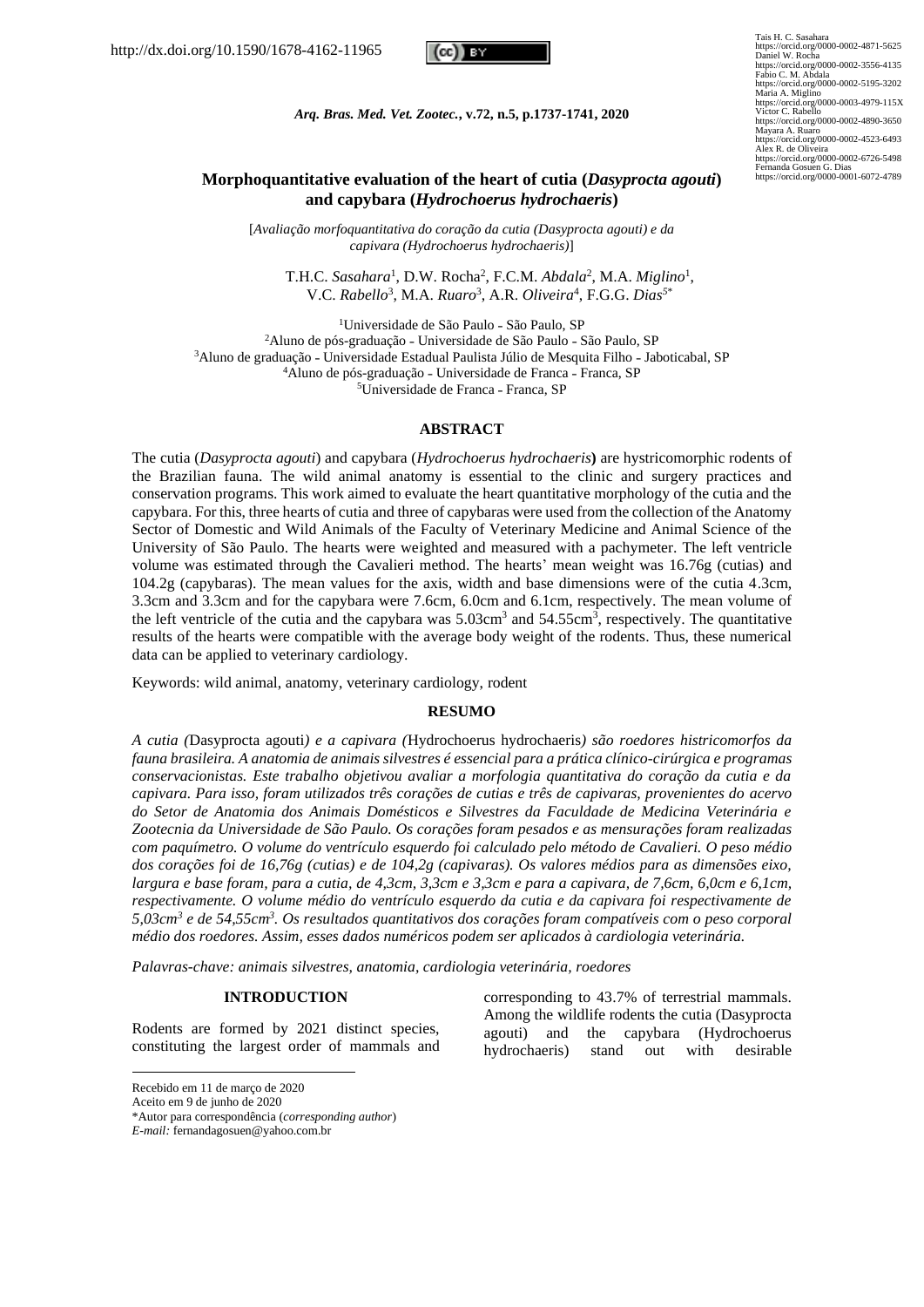characteristics for breeding in captivity because they have adaptations to adverse conditions, prolificacy and little nutritional requirement (Cavalcante *et al.*, 2005). In addition, the consumption of their exotic meats has grown, especially due to its low fat content (Pinto *et al.*,  $2007$ ).

Several anatomical studies of wild animals have already been described in the scientific literature, however, there are few involving the quantitative morphology of the heart of these rodents. Such research, in addition to contributing to the collection of species, facilitate breeding for commercial purposes, clinical-surgical practice and conservation programs (Aversi *et al.*, 2005). In this context, quantitative anatomy or morphometry consists of measuring anatomical structures for comparative purposes and describing the physiological or pathological state of an organ (Phalen *et al.*, 1978). The heart is the main organ in the circulatory system (Konig and Liebich, 2011), and the estimation of its ventricular volume in healthy animals can establish reference values for the diagnosis of cardiomyopathies such as dilated cardiomyopathy and ventricle hypertrophy (Werner *et al.*, 2001).

Thus, given the scarcity of scientific work on the cardiac morphology of wild rodents and the need for anatomical knowledge for medical, surgical, commercial and conservation applications, the objective of this work was to describe the morphology of cutia and capybara hearts under the quantitative aspect.

## **MATERIAL AND METHODS**

Three cutia hearts and three adult capybara hearts, male and female, from the collection of the Sector of Anatomy of Domestic and Wild Animals of the Faculty of Veterinary Medicine and Zootechnics of the University of São Paulo were used (FMVZ-USP), fixated with a 10% formaldehyde solution at (Neon Comercial Ltda, São Paulo - SP). To obtain morphometric data, hearts were weighed (g) on a precision semi-analytical scale (Mettler Toledo Indústria e Comércio Ltda, Barueri - SP) and measured with the aid of Pachymeter (Mitutoyo Sul Americana, Suzano - SP) as for the length of the vertical axis (determined in cm by the distance between the apex and base of the organ), width (latero-lateral in cm from the organ) and width of the base (diameter of the cardiac base in cm).

The Cavalieri method was used to estimate the volume of left ventricles (Gundersen *et al.*, 1999; Tinajero-Bravo *et al.*, 2014); thus, the hearts were cross-sectioned into small serial fragments of approximately 0.6cm in cutias and 1.0cm in capybaras and subsequently photographed with a digital camera (Canon® EOS 400D coupled with digital Sigma lens 1:100 macro). The digitalized photographic images were randomly superimposed on a system of points spaced at regular intervals (point counting), counting the points that hit the left ventricle (Fig.1) and subsequently applied the following formula:

 $V(VE) = \sum p x a(p) x t$ 

V: left ventricular volume (VE)  $\Sigma$ p: sum of points that touch the VE a(p): area by point t: cut thickness: 0.6cm (cutia) and 1.0cm (capybara)



Figure 1. Digitalized photographic image of serial sections of the left ventricle of adult capybara, superimposed by a system of points spaced at regular intervals (Cavalieri method) to estimate the volume of the left ventricle in cm<sup>3</sup> (Bar scale: 1cm).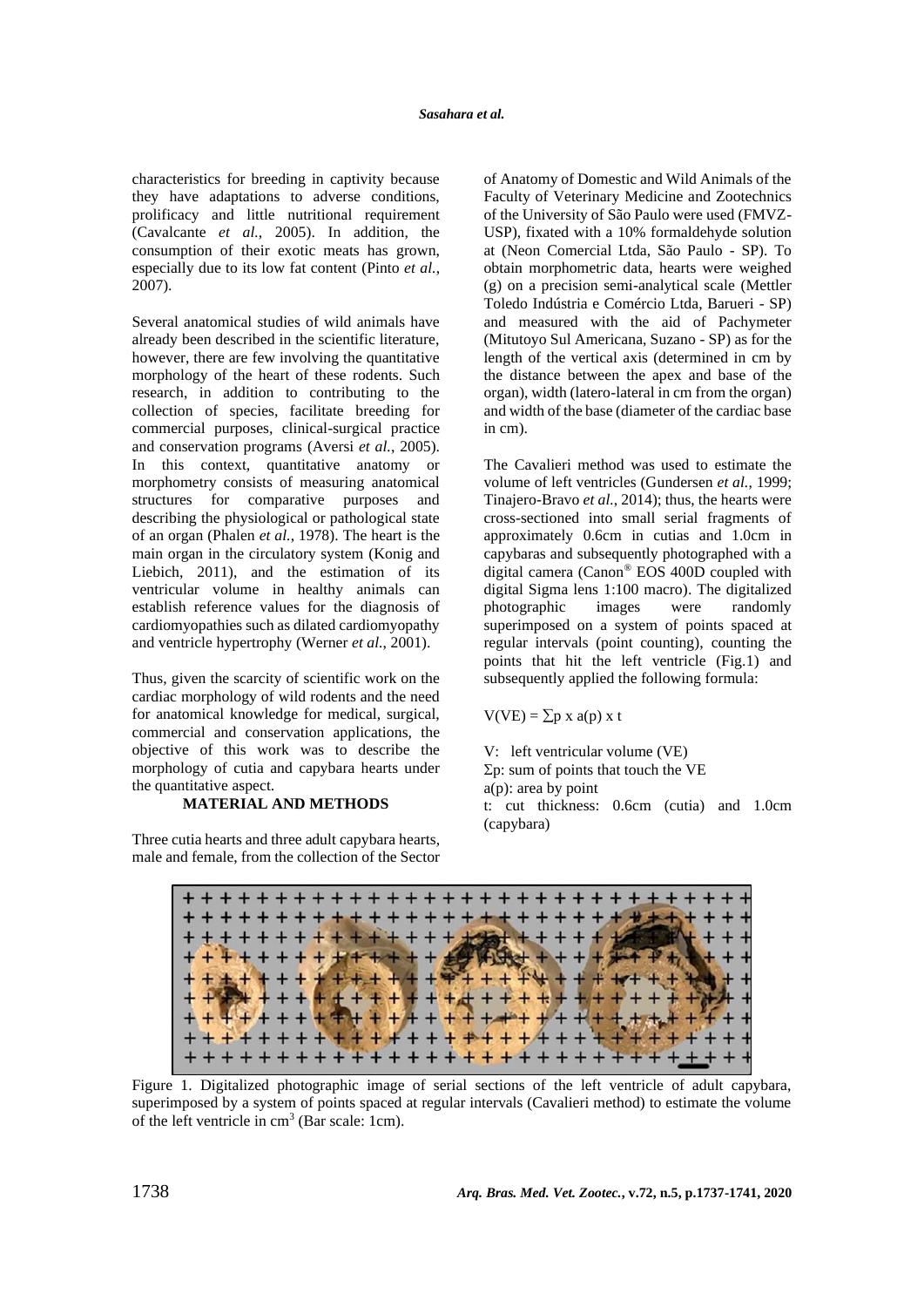For the naming of the anatomical structures, the terminologies recommended in Nomina Anatomic Veterinary (2012) were used as standard.

# **RESULTS**

The individual results and the average of the morphometric parameters of the hearts of the cutias and capybaras are shown in Table1 and the mean of the volume of the left ventricle of the hearts are shown in Table 2.

Table 1. Individual parameters and mean of the data morphometric (weight, axis, width and base) of the hearts of three cutias and three adult capybaras from the Sector of Anatomy of Domestic and Wild Animals of the Faculty of Veterinary Medicine and Zootechnics of the University of São Paulo (FMVZ-USP).

|              | Cutia | Cutia | Cutia | Mean   | Capybara | Capybara | Capybara | Mean     |
|--------------|-------|-------|-------|--------|----------|----------|----------|----------|
|              |       |       |       | Cutias |          |          |          | Capybara |
| Weight $(g)$ | 15.77 | 18.88 | 15.64 | 16.76  | 98.44    | 141.3    | 72.9     | 104.2    |
| Axis $(cm)$  | 4.5   | 3.5   | 5.0   | 4.3    | 7.0      | 8.0      | 8.0      | 7.6      |
| Width (cm)   | 3.5   | 3.0   | 3.5   | 3.3    | 6.0      | 6.5      | 5.5      | 6.0      |
| Base (cm)    | 3.0   | 3.0   | 3.0   | 3.0    | 6.0      | 7.0      | 5.5      | 6.1      |

Table 2. Individual parameters and mean of the volume of the left ventricle  $(cm<sup>3</sup>)$  of the hearts of three cutias and three adult capybaras from the Sector of Anatomy of Domestic and Wild Animals of the Faculty of Veterinary Medicine and Zootechnics of the University of São Paulo (FMVZ-USP).

|                        | Cutia | Cutia | Cutia |        | Mean Capybara | Capybara Capybara |       | Mean     |
|------------------------|-------|-------|-------|--------|---------------|-------------------|-------|----------|
|                        |       |       |       | Cutias |               |                   |       | Capybara |
| Volume $\text{cm}^3$ ) | 10.65 | 9.88  | 8.10  | 9.54   | 50.72         | 57.60             | 55.04 | 54.45    |

## **DISCUSSION**

Morpho-quantitative data on the heart of cutias and capybaras are still scarce in the literature, which makes the discussion restricted. Thus, the current work aimed to contribute to the formation of reference parameters for the macroscopic assessment of cardiac normality in these rodents. Studies involving cardiac morphology, under the quantitative aspect, were carried out in dogs (Werner *et al.*, 2001), marmosets (Senos *et al.*, 2014), goats (Silva *et al.*, 2016), rats (Engelmann *et al.*, 1987) and equine (Leite *et al.*, 2004), facilitating early assessments of cardiomyopathies that manifest with changes in the dimensions and weight of the heart (Werner *et al.*, 2001). Still, in rats and mice, morphometry was used to investigate the consequences of arterial hypertension in the development of left ventricular hypertrophy (Engelmann *et al.*, 1987; Schipke *et al.*, 2016).

In accordance with other rodents such as paca (Ávila *et al.*, 2010), rat and mouse, the hearts of cutias and capybaras in the current study were elongated cone shaped, consisting of two atria and two right and left ventricles (tetracavitary) easily distinguishable; furthermore, similarity with that described in the literature in relation to domestic animals (Ciszek *et al.*, 2007; Ávila *et al.*, 2010; Dyce *et al.*, 2010; Konig and Liebich, 2011; Silva *et al.*, 2016), Pantanal alligators (Alves *et al.*, 2016) and swine (Lelovas *et al.*, 2014), especially as to the thickness of the left ventricular wall compared to the right.

In the present study, the mean heart weight of cutias and capybaras was 16.7g and 104.2g, respectively, equivalent to 0.2% of body weight in both species. On the other hand, in dogs, this percentage varied from 0.9 to 2.2%, although in this species this increase may occur due to variables such as physical training in athletes and game animals, obesity and physical inactivity (Ghoshal, 1986). Regarding the morphometric parameters, it was observed that the mean value of the apex-base axis and the width of the cutia heart corroborated with the descriptions by Ávila *et al.* (2010) when investigating the pacas. This similarity is probably related to the proximity of body weight between the two rodents. Conversely, in the capybara, these values were higher, possibly due to the greater body weight when compared to that of cutia and paca.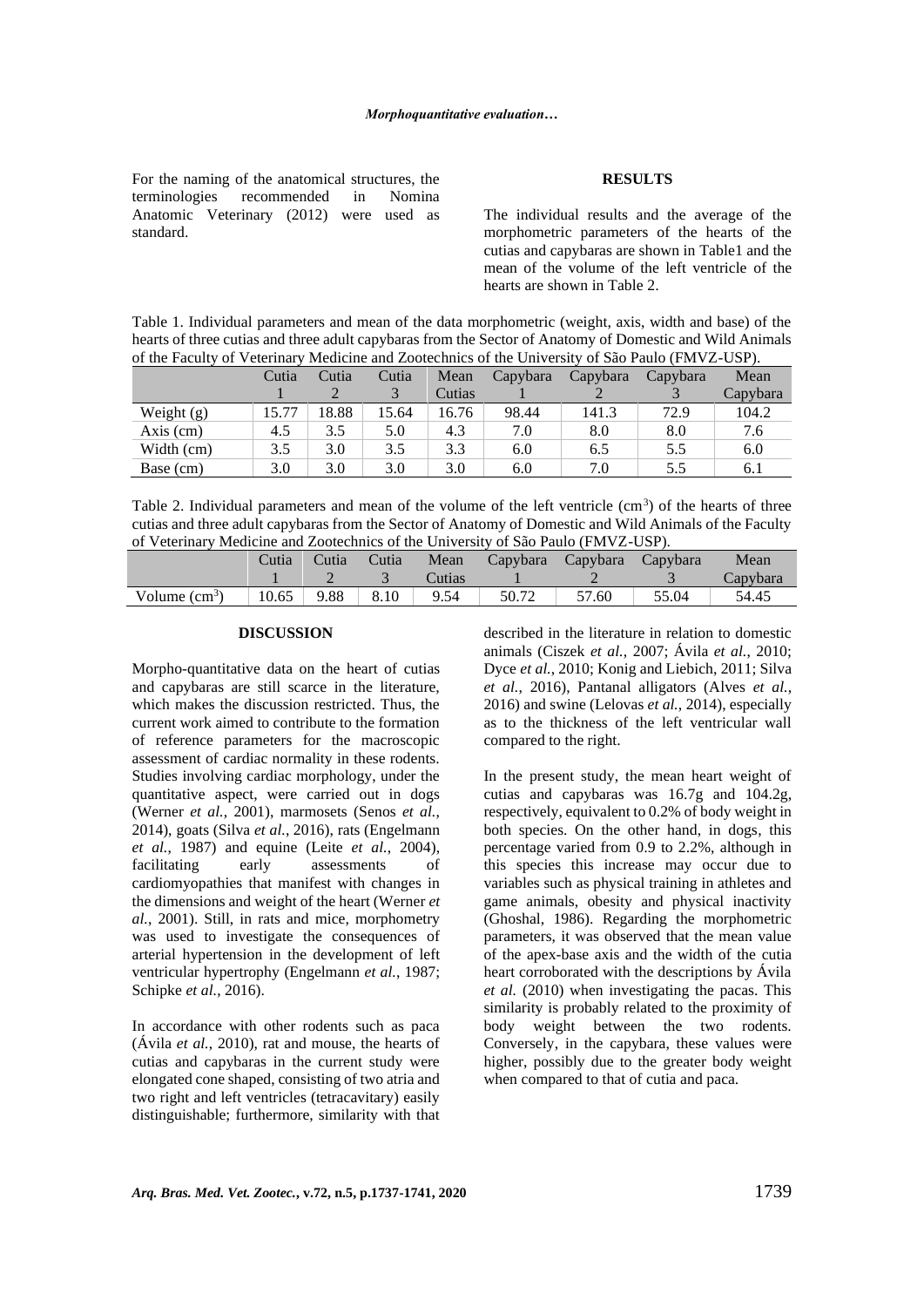In dogs, as cardiac morphometric differences in relation to genders were not used by Bienvenu and Drolet (1991), in accordance with what was observed in the cutias and capybaras of this study. As for the volume of the left ventricle, the cutia had an average value of 9.54cm<sup>3</sup> and the capybara was 54.45cm<sup>3</sup>. In goats, the mean value found by Silva *et al.* (2016) was  $25.85 \text{cm}^3$  and, in humans, 160cm<sup>3</sup> for men and 123cm<sup>3</sup> for women, both with an average body weight of 67 kg (Tang *et al.*, 2009). Based on the findings of Tang *et al.* (2009) it is suggested that the ventricular volume may vary with the individual's gender; however, in this study, this variable could not be evaluated due to the lack of knowledge of the animals' sex.

In view of the applied methodology and the results obtained, it is assumed that the quantitative values of the heart are compatible with the average body weight of cutia and capybara, regardless of gender, as well as the average ventricular volume with the average weight of the organ, in both rodents. In this way, the estimation of twodimensional and three-dimensional measurements of the heart of wild rodents, using quantitative morphology tools, can be applied to veterinary physiology and cardiology.

### **REFERENCES**

ALVES, A.C.; RIBEIRO, D.B.C.; COTRIN, J.V. *et al*. Descrição morfológica do coração e dos vasos da base do jacaré-do-pantanal (*Caiman yacare* Daudin, 1802) proveniente de zoocriadouro. *Pesqui. Vet. Bras.*, v.36, p.8-14, 2016.

AVERSI, F.T.A.; LIMA, S.M.S.; PAULA, J.P. *et al*. Anatomia comparativa dos nervos do braço de Cebus apella. Descrição do músculo dorsoepitroclear. *Acta Sci. Biol. Sci.*, v.27, p.291- 296, 2005.

ÁVILA, B.H.P.; MACHADO, M.R.F.; OLIVEIRA, F.S. Descrição anátomo-topográfica do coração da paca (*Agouti paca*). *Acta Sci. Vet.*, v.38, p.191-195, 2010.

BIENVENU, J.G.; DROLET, R. A quantitative study of cardiac ventricular mass in dogs. *Can. J. Vet. Res.*, v.55, p.305-309, 1991.

CAVALCANTE, R.R.; FIGUEIRÊDO, A.V.; CARVALHO, M.A.M. *et al*. Digestibilidade aparente de nutrientes de rações balanceadas com alimentos alternativos para cutias (*Dasyprocta prymnolopha*) em crescimento. *Ciênc. Anim. Bras.*, v.6, p.163-171, 2005.

CISZEK, B.; SKUBISZEWSKA, D.; RATAJSKA, A. The anatomy of the cardiac veins in mice. *J. Anat.*, v.211, p.53-63, 2007.

DYCE, K.M.; SACK, W.O.; WENSING, C.J.G. *Tratado de anatomia veterinária*. 3.ed. Rio de Janeiro: Guanabara Koogan, 2010. 872p.

ENGELMANN, G.L.; VITULLO, J.C.; GERRITY, R.G. Morphometric analysis of cardiac hypertrophy during development, maturation, and senescence in spontaneously hypertensive rats. *Circ. Res.*, v.60, p.487-494, 1987.

GHOSHAL, N.G. Coração e artérias do carnívoro. In: GETTY, R. *Sisson/Gossman* anatomia dos animais domésticos. 5.ed. Rio de Janeiro: Guanabara Koogan*,* 1986*.* v.2. p.1497- 1549.

GUNDERSEN, H.J.G.; JENSEN, E.B.V.; KIEU, K.; JENSEN, J. The efficiency of systematic sampling in stereology - reconsidered. *J. Microsc.*, v.193, p.199-211, 1999.

KONIG, H.E.; LIEBICH, H.G. *Anatomia dos animais domésticos*. 4.ed. Porto Alegre: Artmed, 2011. 787p.

LEITE, E.P.; BOMBONATO, P.P.; SILVA, F.O.C. *et al*. Morfometria do tecido conjuntivo do coração de equinos PSI. *Braz. J. Vet. Res. Anim. Sci*., v.41, p.162-168, 2004.

LELOVAS, P.P.; KOSTOMITSOPOULOS, N.G.; XANTHOS, T. A comparative anatomic and physiologic overview of the porcine heart. *J. Am. Assoc. Lab. Anim. Sci*., v.53, p.432-438, 2014.

NOMINA anatomica. New York: World Association of Veterinary Anatomists, 2012.

PHALEN, R.F.; YEH, H.C.; SCHUM, G.M.; RAABE, O.G. Application of an idealized model to morphometry of the mammalian tracheobronchial tree. *Anat. Rec.*, v.190, p.167- 176, 1978.